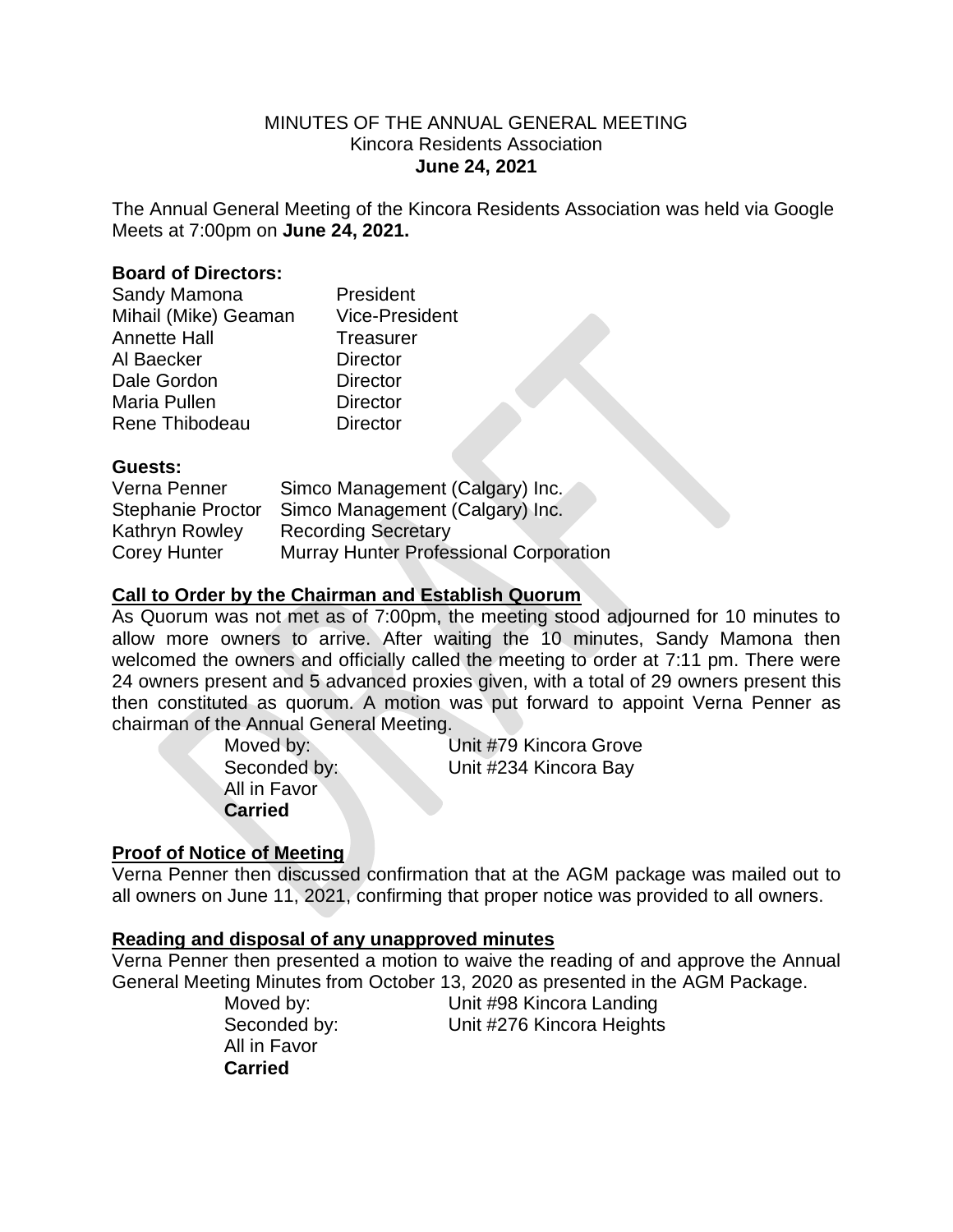### **Presidents Report**

Sandy Presented a report, please see the attached Power Point presentation.

### **Financial Report**

Corey Hunter presented his financial report for the 2020 fiscal year end and opened the meeting to questions. As there were no questions, Corey concluded the reading on the Financial Reports. Verna then put forward a motion to approve the December 31, 2020 Audited Financial Statements.

> All in Favor **Carried**

Moved by: Unit #58 Kincora View Seconded by: Unit #112 Kincora Grove

# **Report of Officers Annette hall presented her treasurers report:**

This year we prepaid the lawyers' fees, and all these expenses are added to the owner's accounts. Over the last year we had about a hundred accounts that needed to go to collections, but they are getting cleaned up. Three hundred and sixty-three homeowners are in arrears. Anyone that has more than three years of HOA fees outstanding, has been sent to collections. In July interest charges will begin to be added to all accounts. About fifty owners will be eligible for collections.

Annette then presented the second pie chart, going over the amounts that will make up the 2021 budget. Please see the attached pie charts.

Verna also mentioned that another \$100,000 has been collected recently. Annette then explained what projects they are working on with the funds and why owners need to pay their HOA fees, and what impact non-payment has on projects.

## **Appointment of auditors**

Verna then put forward a motion to have the Board of Directors appoint a Chartered accountant for the Resident Association's ensuing fiscal year.

All in Favor **Carried**

Moved by: Unit #127 Kincora Hill Seconded by: Unit #234 Kincora Bay

#### **Election of the new Board of Directors**

As per the Articles of Association, all Board members must resign.

The following owners agreed to let their names stand for election:

Sandy Mamona Mihail (Mike) Geaman Annette Hall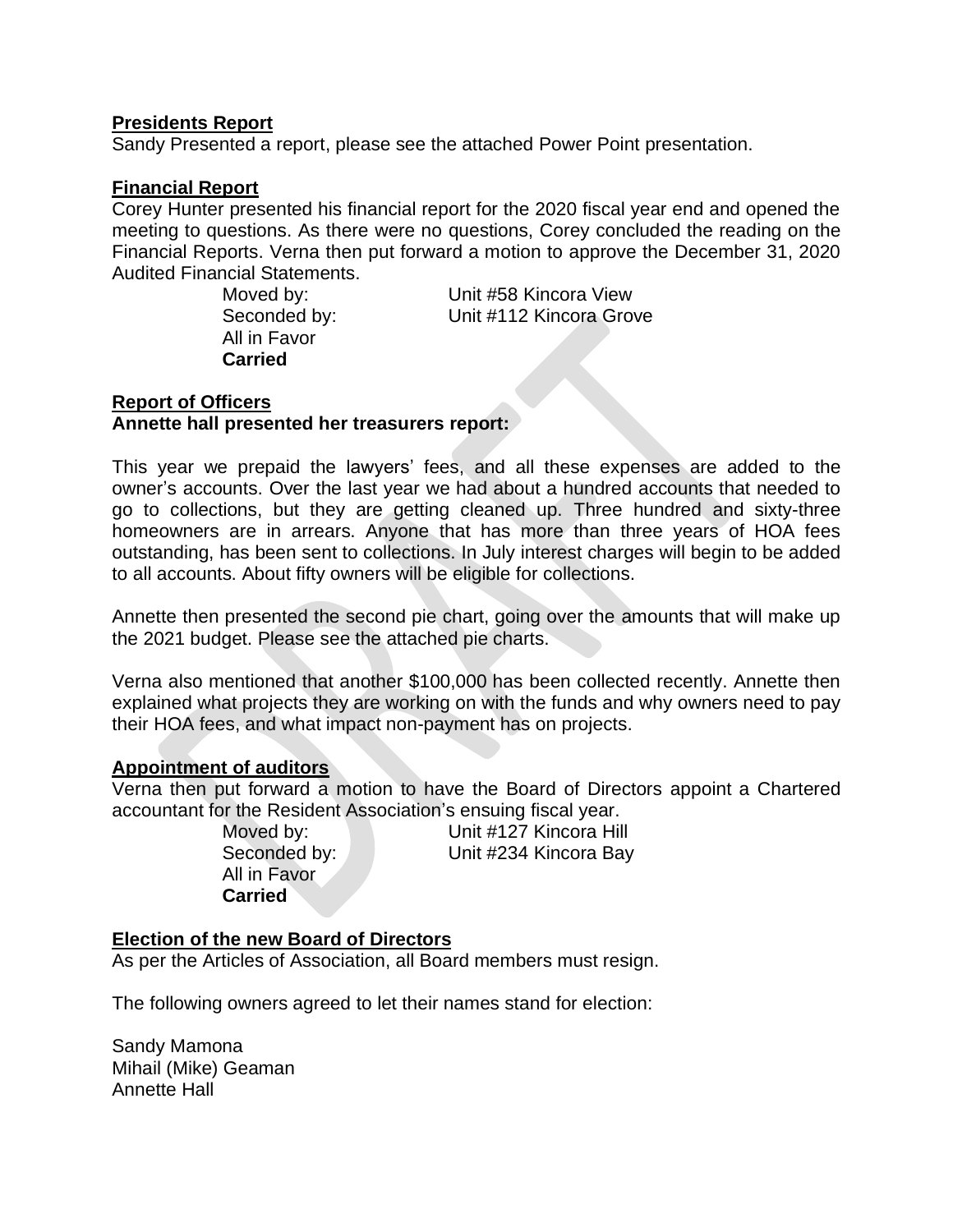Dale Gordon Maria Pullen Rene Thibodeau

Verna asked three times for any further volunteers/nominations from owners, a motion was then made to close the nominations.

> All in Favor **Carried**

Moved by: Unit #98 Kincora Landing Seconded by: Unit #194 Kincora Glen Road

The Board of Directors was elected by acclamation.

# **New Business Rene presented a brief presentation on the Sports Court:**

A new sports court is looking to be built in the community with tennis, pickle ball and the community has been asked what they would like to see and what they want added. There are two pieces of land that are available to move forward for building this park. The board and City of Calgary are looking to put a permanent ice rink where one is usually placed in the winter. We have a company that is based out of Kincora to assist within the project and will work on completing the jobs in stages. Once the city gives approval for the land use, we will hand out information; if the community wants to add or subtract different types of equipment or items from the park, they can have input. Then we can hopefully move forward. \$150,000.00 dollars is needed for an outdoor surface. We are looking into having 'Power tiles' placed as flooring, to make it easier on joints as well as smoother to walk on. Concrete options are also available, and we will still have the option to add the 'power tiles' in later. This budget would also include fencing and preparation, putting up netting and any other items. However, this could change depending on what the community wants added or subtracted from the project. Hopefully, we hear from the city sooner than later, but we do not have an exact time frame.

One more thing to note, the field where we have our hockey rink is joint use, with the City of Calgary and Catholic School Boards. So, we needed to apply to be allowed to use the land. It is a lengthy process and we have submitted our proposal. The Catholic School Board has said yes, and Calgary Parks we believe are looking to say yes, we then need one more approval either from the City of Calgary or the Public-School Board. One of the delays on why we have not heard back from Calgary Parks is that one site is 850 feet away from an approved winter water source. A second, better site could be a location that accommodates a community garden.

**142 Kincora Heights:** Was there any inquiries made about adding an outdoor fitness area?